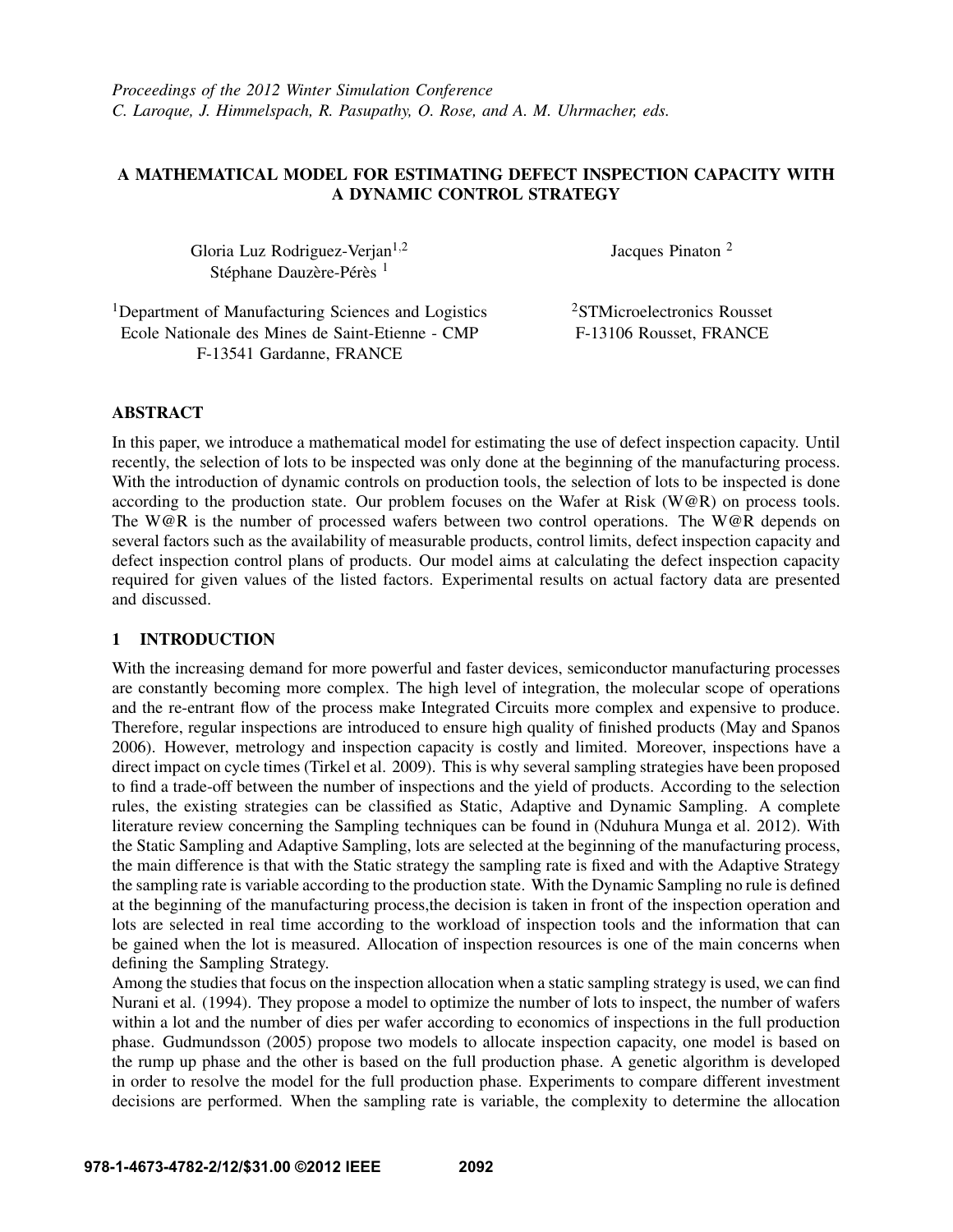capacity increases. Song-bor et al. (2003) propose an adaptive sampling strategy based on the workload of inspection tools. The system is composed of two main functions, when the utilization rate of inspection tools is too high, a function that allows WIP Skipping is activated. When the utilization rate drops too low, then a function that forces WIP executing defect inspection is activated. Nduhura Munga et al. (2011) present an adaptive sampling strategy based on the real time computation of Wafer at Risk. Concerning the Development of Dynamic Sampling strategies first works date from 2005 with the publication of Purdy et al. (2005). They propose a method to manage the waiting queue in metrology where lots with more recent data are more suitable to being measured. In consequence, lots that provide redundant information could be removed from the queue. Hyung Joo Lee (2008) propose a model that combines the cost of sampling with the performance of control in terms of yield and cycle time. Dauzère-Pérès et al. (2010) propose a Dynamic Sampling method to choose the best set of lots to measure according to a Global Score (GSI). With this strategy, measures are optimized since the selection of redundant lots (i.e. lots with the same information) can be reduced.

Since the development of dynamic sampling is recent in literature, few works can be found that address the problem of inspection allocation capacity under a dynamic sampling strategy. In this paper, we present a novel approach to calculate the defect inspection capacity requirements when the dynamic sampling strategy presented in Dauzère-Pérès et al. (2010) is used. We focus on micro defect inspections where the flaws produced by particles are detected. The risk considered in this work is evaluated in terms of number of wafers processed on a tool since the last defect inspection performed (known as Wafer at Risk, W@R). In general, each time a lot is performed by a process tool, the W@R is incremented by the number of wafers of the lot. When a lot is controlled in a defect inspection operation, the W@R of the tools where the lot was processed can be reduced.

The structure of the paper is as follows. The problem is first defined in Section 2. Section 3 presents the mathematical model, and Section 4 is devoted to the analysis of some numerical experiments performed on real data. Finally, conclusions and perspectives are provided in Section 5.

### 2 PROBLEM DESCRIPTION

The route of a product is the list of operations that have to be performed to obtain the final IC. The route depends on the specifications of the technology to produce (e.g., type of device). The defect inspection control plan of a technology is the list of inspection operations that have to be performed during the manufacturing route. The control plan includes the position and the coverage of inspection operations. Integrated circuits are produced on silicon wafers that travel in lots, usually of 25 wafers. Figure 1 shows a small portion of the route for products of a technology "A" and the same portion of another route for products of another technology "B". In this figure, all lots of Technology "A" must go though process operations 1010 to 1200 and through process operations 1210 to 1290. Only some lots will be controlled on the inspection operations 1200 and 1330. The selection of lots that will be inspected is done according to a sampling strategy. The coverage block refers to the process operations that can be controlled with an inspection operation. In our example for Technology "A", the inspection operation 1202 covers the process operation 1200, and the inspection operation 1330 covers all the process operations except 1160 and 1200. The allocation and coverage of inspection operations depend upon the product and the detection capability of inspection tools. When a lot starts an inspection operation, the process tools that are covered are the ones on which the lot was processed. Traditionally, inspection operations are placed in the control plan between critical operations for the product (May and Spanos 2006). But, with the introduction of dynamic sampling strategies and the W@R on tools, new factors have to be taken into account in the design of defectivity control plans. As exposed in Rodriguez-Verjan et al. (2011), having more inspections in the control plan does not always reduce the overall W@R. Hence, the positions of control operations and how they cover process operations have a direct impact on the W@R reduction.

The qualification refers to a certain type of setup that is performed on the tool, and it assures the right conditions for the process (e.g., right temperature, metal composition, gas pressure). As discussed in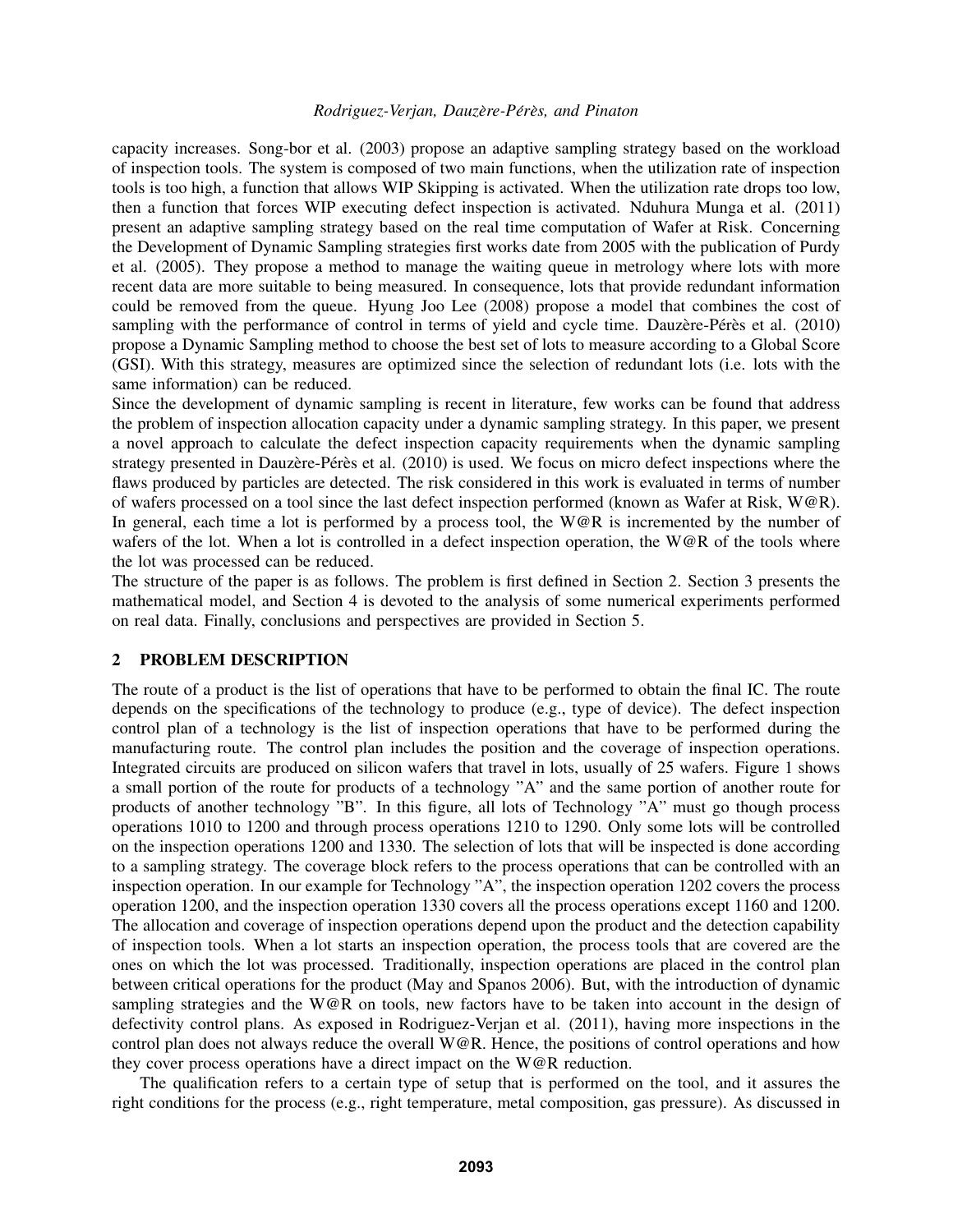



Figure 1: Product Route and Defectivity Control Plan Representation.

Johnzen et al. (2011), an efficient qualification management of process tools is necessary to improve the performance in work areas and the entire factory. In Figure 1, the products of both technologies have some common process operations, but the qualifications of process tools are different. For example, the product of Technology "A" must be performed on tool Tool 2-1 in process operation 1015 whereas, for the product of Technology "B", the same process operation 1015 can be performed on three process tools. Concerning the qualification of inspection tools, in our example, the inspection operation 1202 must be performed with a Darkfield tool and the inspection operation 1330 can be performed with a Brightfield tool. Since the qualification of tools defines which products can be processed or controlled on the different operations of its route, this is an important information to consider because it is directly linked to the resulting Wafer at Risk on the process tool.

As exposed in Nduhura Munga et al. (2011), when lots to be inspected are selected at the beginning of their manufacturing process, an optimal control of process tools in terms of W@R cannot be guaranteed. This is due to the inherent characteristics of the manufacturing process, such as tool recipe qualifications, re-entrant flows, position and coverage of inspection operations, etc. Consequences are several cases of over-control and lack of control on process tools. Figure 2 illustrates these phenomena with actual historical data for tools in the same area. It can be observed that the W@R of some tools always remains very small while both the mean and the variance of the W@R of other tools is very large.



Figure 2: W@R on tools in the same area.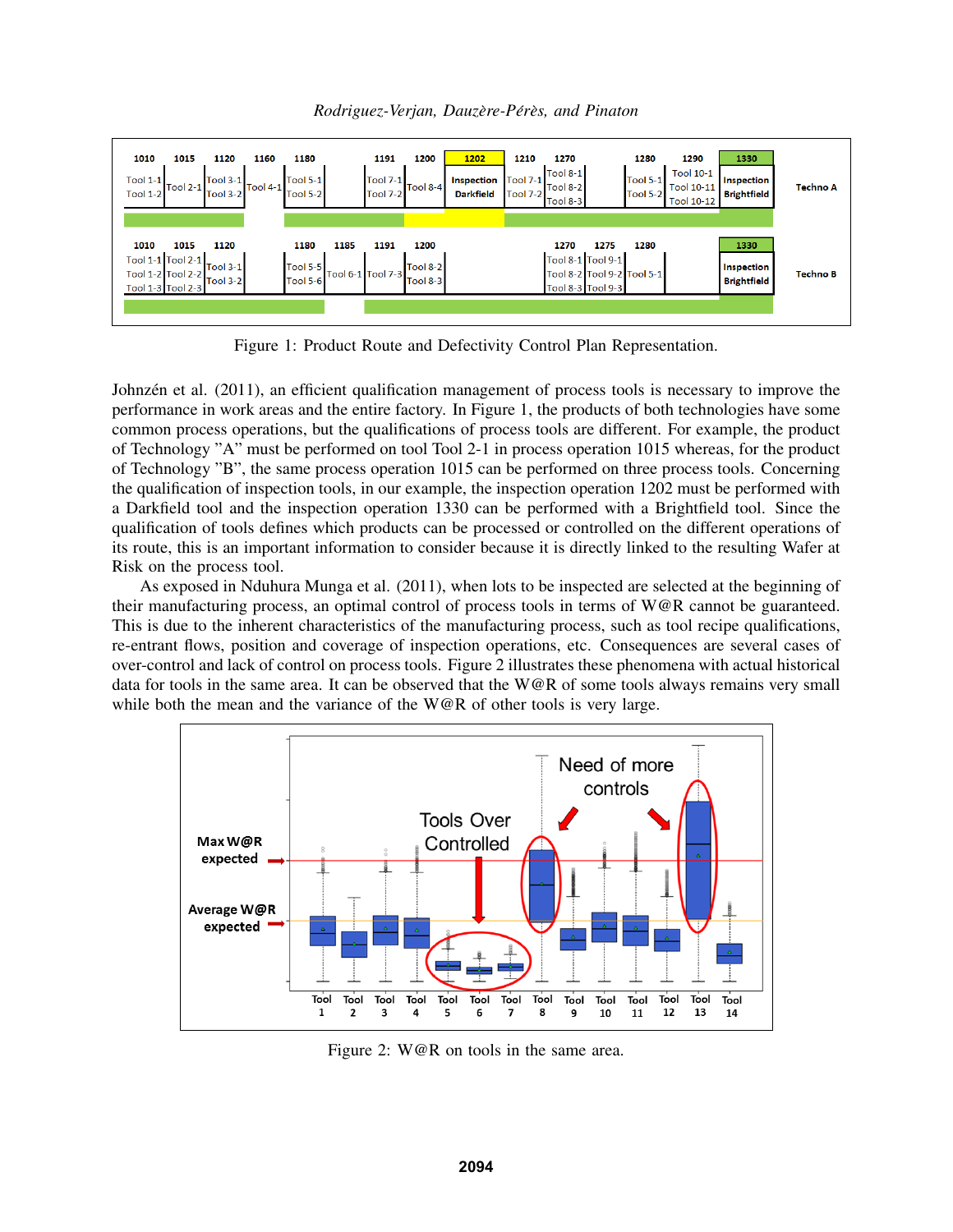In order to reduce these cases of over-control and lack of control on tools, a dynamic sampling strategy has been implemented. Two key parameters are necessary to master the Wafer at Risk (W@R) on tools: The Warning Limit (WL) and the Inhibit Limit (IL). The Inhibit limit is the maximum value of acceptable W@R for process tools. If the W@R reaches the Inhibit limit, the process tool is automatically stopped and a special control has to be performed. The Warning Limit refers to the limit after which the situation is considered critical and a lot has to be inspected. Thus, the Warning Limit gives the required frequency of measures for a process tool. Nduhura Munga et al. (2011) propose an Integer Linear Program that determines the Warning Limits and Inhibit Limits for a given inspection capacity.

The problem presented in this paper consists of planning the inspection capacity when the W@R on tools is considered and a dynamic sampling strategy is used to sample lots. The presented model aims at answering how much inspection capacity is needed if some of the following factors change:

- W@R Limits (i.e. Warning Limit and Inhibit Limit) on process tools,
- Qualifications of process tools,
- Qualifications of inspection tools,
- Mixes and volumes of products,
- Positions and coverage of inspection operations.

The W@R limits define the frequency of lots that need to be inspected for process tools, thus with a continuous reduction of  $W@R$  limits, the frequency of controls has to increase. As mentioned before, the qualification of process tools determines the products that can be processed on these tools. Thus, the mixes and volumes of products directly influence the W@R of process tools. In addition, the control plan of a product defines the position and coverage of inspection operations. Consequently, modifying the product mix can lead to situations where W@R limits cannot be guaranteed and where the workload on inspection tools is not balanced.

### 3 A MATHEMATICAL MODEL FOR DEFECTIVITY CAPACITY ALLOCATION

This section describes the Linear Program (LP) proposed to calculate the requirements in terms of number of measures to ensure given levels of W@R on Tools. The parameters are:

- *V i* : Production Volume of Product *i*,
- *W L<sup>t</sup>* : Warning Limit of process tool *t*,
- *nbT*: Number of process tools,
- *nbI*: Number of products,
- *nbC*: Number of control operations,
- *nbK*: Number of inspection tool types,
- $e_{c,p}^i$ : is equal to 1 if the inspection operation *c* of product *i* covers the tools of process operation *p* and 0 otherwise,
- $b_{c,k}^i$ : is equal to 1 if the control operation *c* of product *i* is qualified for inspection tool type *k* and 0 otherwise,
- $h_p^i$ : is equal to 1 if product *i* is processed on process operation *p* and 0 otherwise,
- *hh*<sup>*i*</sup><sub>*p*,*t*</sub>: is equal to 1 if process tool *t* is qualified to process product *i* in process operation *p* and 0 otherwise,
- *E CAPAk*: Capacity available for inspection tool type *k*.

The decision variables are:

- $XV_{p,t}^i$ : Production volume of product *i* processed on tool *t* in process operation *p*,
- *YC*<sup>*i*</sup><sub>*c*,*p*,*t*</sub>: Number of controls of product *i* in control operation *c* that covers process tool *t* of process operation *p*,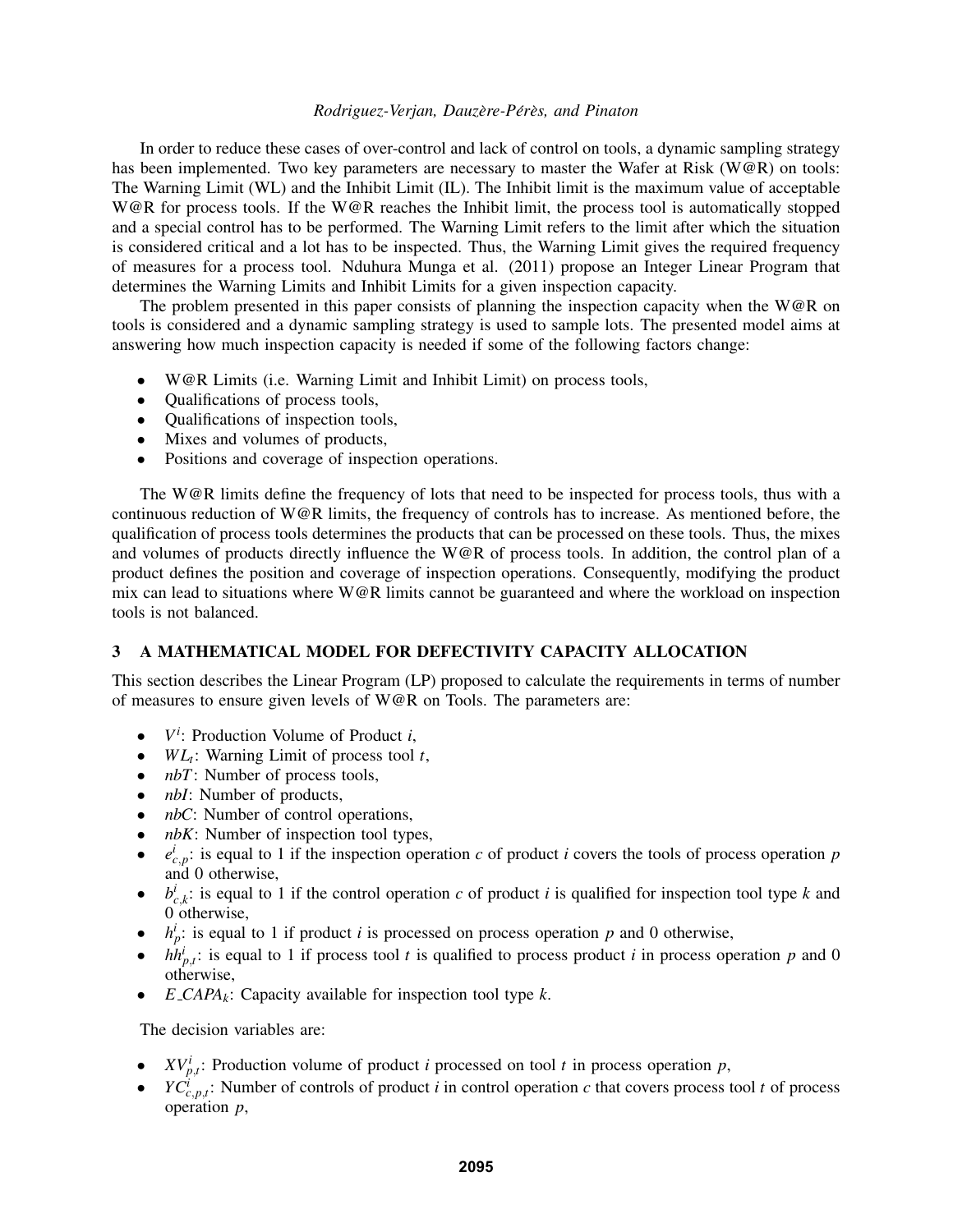- $ZCC_c^i$ : Total Number of controls performed in control operation *c* of product *i*,
- $A\_CAPA_k$ : Capacity needed for inspection tool type  $k$ .

 $n \pi$ 

 $ZCC_c^i \leq$ 

 $A \text{-} CAPA_k + E \text{-} CAPA_k \geq$ 

*nbT*  $\sum_{t=1}$ 

*nbC* ∑ *c*=1

*nbI* ∑ *i*=1

 $YC_{c,p,t}^i \cdot hh_l^i$ 

 $ZCC_c^i \cdot b_c^i$ 

 $XV^i_{p,t} \geq 0$ 

The objective is to minimize the additional defect inspection capacity required to guarantee the Warning Limits on process tools.

$$
\min \sum_{k=1}^{nbK} A \_CAPA_k
$$

s.t.

$$
\sum_{t=1}^{n\delta I} XV_{p,t}^i \cdot hh_{p,t}^i = h_p^i \cdot V^i \qquad \forall t \in \{1, ..., nbP\}, \forall i \in \{1, ..., nbI\} \qquad (1)
$$

$$
\sum_{i=1}^{nbI} \sum_{c=1}^{nbP} Y C_{c,p,t}^{i} \ge \frac{\sum_{i=1}^{nbI} \sum_{p=1}^{nbP} X V_{p,t}^{i}}{WL_{t}}
$$
\n
$$
\forall t \in \{1, ..., nbT\} \qquad (2)
$$

$$
YC_{c,p,t} \le XV_{p,t}^i \quad \forall t \in \{1,...,n b T\}, \forall c \in \{1,...,n b C\}, \forall i \in \{1,...,n b I\}
$$

$$
\forall p \in \{1,...,n b P\} \text{ s.t. } hh_{p,t}^i = 1 \text{ and } e_{c,p}^i = 1 \quad (3)
$$

$$
\forall p \in \{1, ..., nbP\} \text{ s.t. } hh_{p,t}^t = 1 \text{ and } e_{c,p}^t = 1
$$
 (3)

$$
\forall p \in \{1, ..., nbP\} \text{ s.t. } e_{c,p}^i = 1 \qquad (4)
$$

$$
\forall k \in \{1, ..., nbK\} \tag{5}
$$

$$
\forall p \in \{1, ..., nbP\}, \forall i \in \{1, ..., nbI\}
$$

$$
\forall t \in \{1, ..., nbT\} \qquad (6)
$$

$$
YC_{c,p,t}^i \ge 0 \qquad \forall p \in \{1, ..., nbP\}, \forall i \in \{1, ..., nbI\}
$$

$$
\forall t \in \{1, ..., nbT\}, \forall c \in \{1, ..., nbC\} \tag{7}
$$

$$
ZCC_c^i \ge 0 \qquad \qquad \forall c \in \{1, ..., nbC\}, \forall i \in \{1, ..., nbI\} \qquad (8)
$$

$$
A\_\mathsf{CAR} A_k \ge 0 \qquad \qquad \forall k \in \{1, \dots, nbK\} \qquad (9)
$$
\n
$$
X V_{p,t}^i \in \mathbb{R}^+ \qquad \qquad \forall i \in \{1, \dots, nbI\}, \forall p \in \{1, \dots, nbP\}
$$

$$
\forall t \in \{1, ..., nbT\} \quad (10)
$$

$$
YC_{c,p,t}^i \in \mathbb{R}^+ \qquad \forall c \in \{1, ..., nbC\}, \forall p \in \{1, ..., nbP\}
$$

$$
\forall t \in \{1, ..., nbT\}, \forall t \in \{1, ..., nbI\} \tag{11}
$$

$$
ZCC_c^i \in \mathbb{R}^+ \qquad \qquad \forall i \in \{1, ..., nbI\}, \forall c \in \{1, ..., nbC\} \qquad (12)
$$

Constraint (1) defines how the volume of product *i* is processed among process tools *t* that are qualified for process operation *p*. Constraint (2) expresses the requirements in number of controls for process tool *t*. This number is calculated as the total volume processed on tool *t* divided by its Warning Limit. Constraint (3) ensures that the number of controls assigned to process tool *t* cannot be larger than the total volume produced on tool *t*. Constraint (4) determines the coverage of controls. It states how the total number of controls performed in control operation *c* are assigned to process tools that are covered. Constraint (5) balances the total number of controls assigned to each inspection tool type. Constraints (6) to (9) assure that the value assigned to the decision variables is positive. Finally, constraints (10) to (12) define the type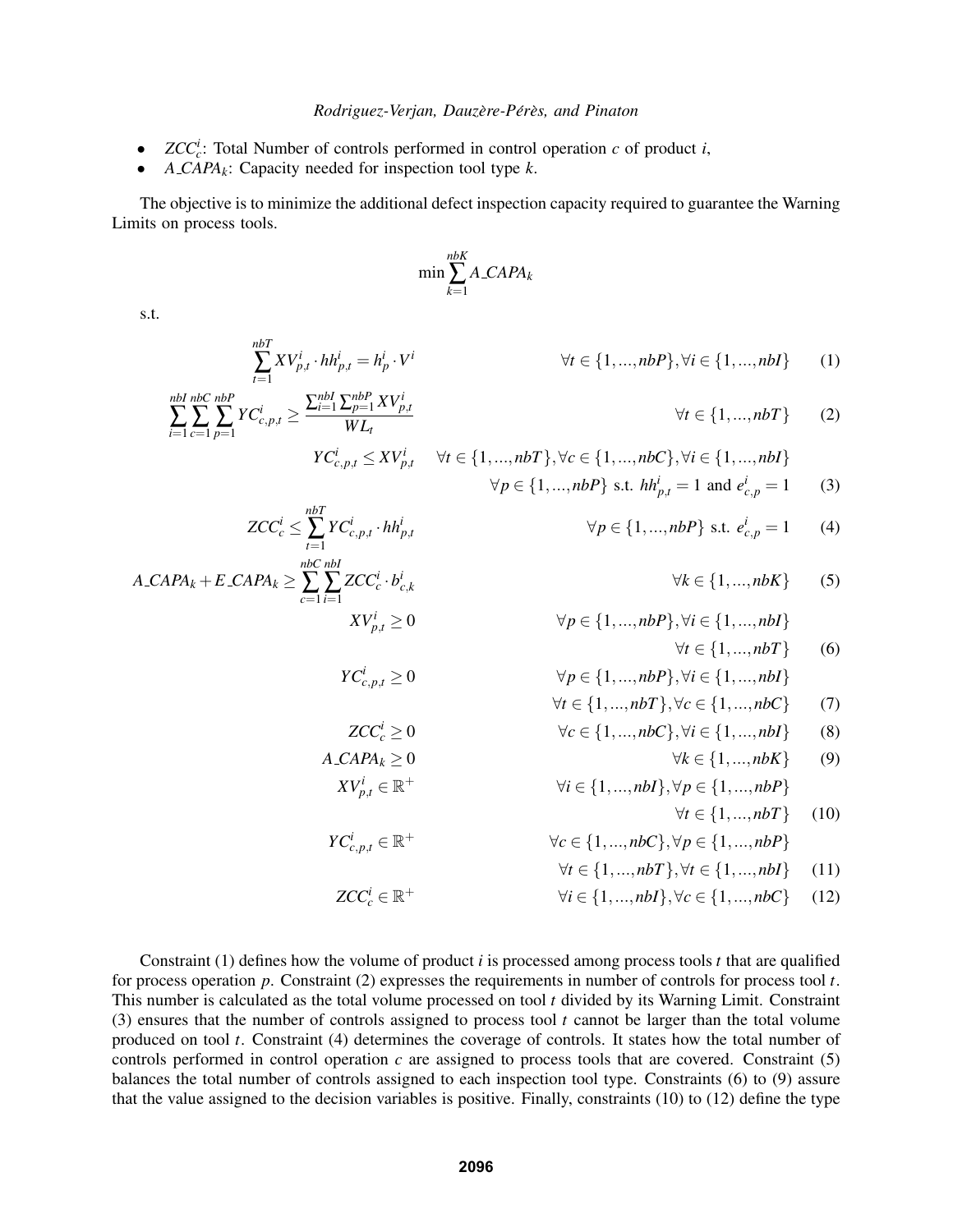of decision variables. Since our objective is to estimate the required measurement capacity in a reasonable CPU time, we considered real variables instead of integer variables.

### 4 EXPERIMENTAL STUDY AND RESULTS

We ran the proposed LP model on real data from STMicroelectronics to calculate the defect inspection capacity requirements. We considered more than 350 process tools, 1800 process operations, 170 control operations and 12 technologies. The model was developed in CPLEX 12.3 and experiments were run on a PC Intel Core i5 (2.40 GHz). In order to calculate the total defect capacity requirements, E CAPA was set to 0 for all inspection tool types. Figure 3 shows the impact in terms of inspection capacity when W@R limits are reduced. The x-axis represents the percentage of required defect capacity, the y-axis represents the number of technologies considered in each experiment. The limits in Group A correspond to the current W@R limits of process tools. The objective was to perform a campaign of limits reduction. Limits in group B correspond to the first set of reductions. Limits of group C correspond to the last set of reductions. The gaps between limits A and B are explained by the fact that the Warning limits for some tools were reduced by over 60%. The gaps between limits B and C correspond to an additional reduction of 30%. Let us focus on the results for 10 and 11 technologies. We can observe that there is a reduction on the capacity requirements even if the total volume of products have increased. This can be explained by the fact that the control plan is different according to the product. The new technology in group 11 has some controls for which the coverage is larger, and consequently the model selects control operations that cover more process tools, i.e. more tools are controlled by measuring one lot. Details on the design of control plans can be found in Rodriguez-Verjan et al. (2011). In the current version of our model, the delay time to get the results of measures has not been integrated. This is an important factor that can change the decisions concerning the selection of the inspection operations, and our current work is focusing on the integration of this factor.



Figure 3: W@R limit reduction vs. Defect inspection capacity.

Table 1 presents the results obtained with the current level of the W@R limits and different mixes and volumes of products. It shows the Total required capacity for a given set of W@R limits and a mix of products. Let us focus on Mix 1, in order to guarantee the W@R limits on process tools, it will be necessary to reserve 30,7% of the defect inspection capacity. This required capacity for Tool Type 1 (16,0%), Tool Type 2 (10,0%) and Tool Type 3 (4,7%). These results can help engineers from the Defectivity area to anticipate the qualification of inspection tools.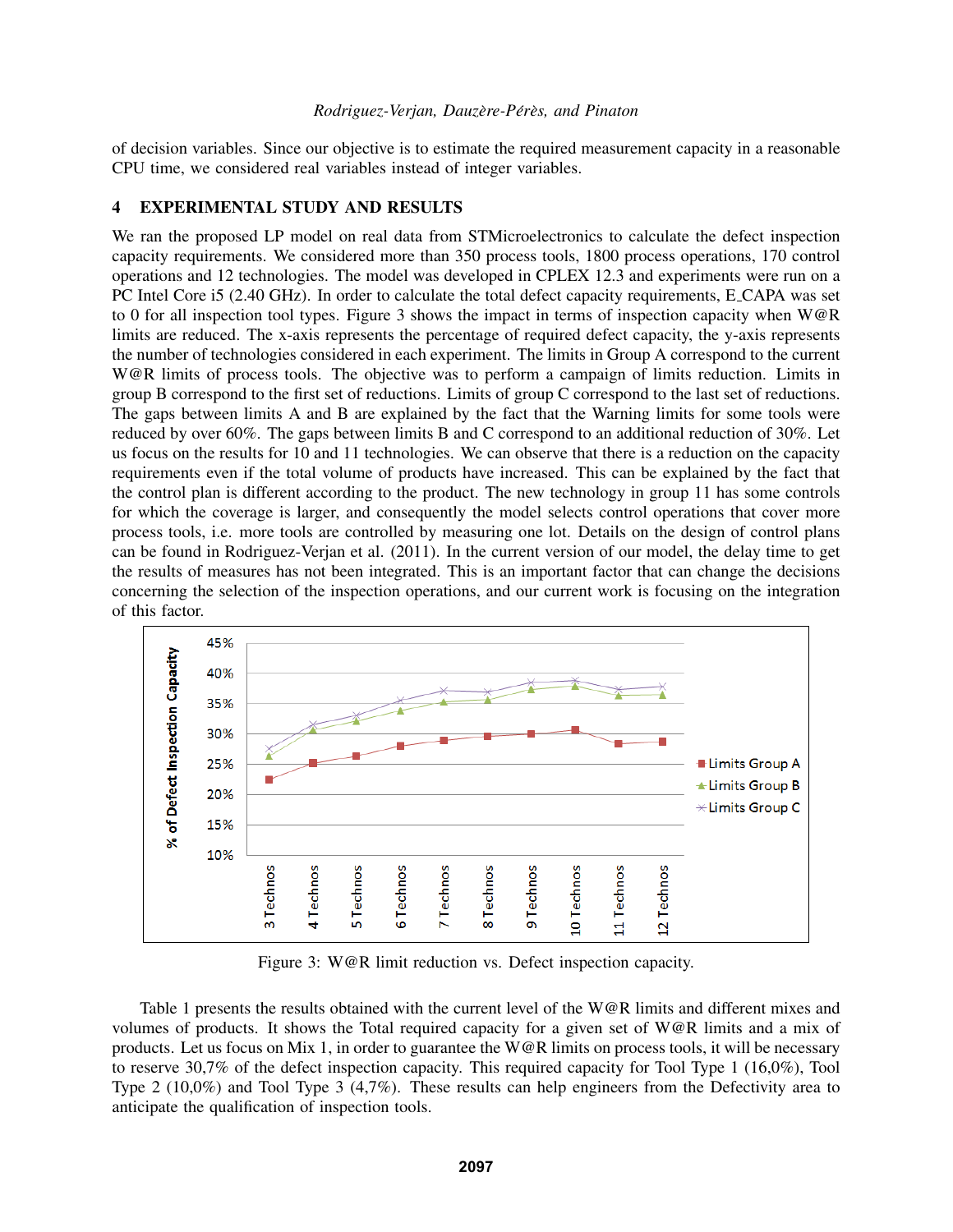Let us focus on Mix 4 and Mix 7. It can be observed how the workload balance on the inspection tools changes, in particular the workload on the inspection tools of Type 1 decreases from 22.6% to 17.0% and the workload on the inspection tools of Type 2 increases from 16.7% to 19.0%. This is mainly due to the fact that the manufacturing route of each technology is different. Hence, the position, number and qualification of controls is also different as exposed in Section 2.

| <b>Inspection Tools</b>   | Mix 1    | Mix <sub>2</sub> | Mix <sub>3</sub> | Mix <sub>4</sub> | Mix 5   | Mix 6    | Mix <sub>7</sub> | Mix 8    |
|---------------------------|----------|------------------|------------------|------------------|---------|----------|------------------|----------|
| Tool Type 1               | $16.0\%$ | 15.8%            | 12.4%            | 22.6%            | 14.0%   | $19.9\%$ | 17.0%            | 17.4%    |
| Tool Type 2               | $10.0\%$ | $10.2\%$         | 11.4%            | 16.7%            | 14.8%   | $12.6\%$ | $19.0\%$         | $12.5\%$ |
| Tool Type 3               | 4.7%     | $4.5\%$          | 8.8%             | $7.2\%$          | $7.4\%$ | 5.8%     | 10.4%            | $7.0\%$  |
| Tool Type 4               | $0.0\%$  | $0.1\%$          | $0.0\%$          | $0.5\%$          | 0.4%    | $0.0\%$  | $0.0\%$          | 0.6%     |
| Total                     | 30.7%    | 30.7%            | 32.6%            | 46.9%            | 36.6%   | 38.3%    | 46.3%            | 37.5%    |
| Computational Times [sec] | 204.6    | 204.1            | 178.5            | 179.8            | 204.5   | 178.9    | 192.0            | 311.3    |

Table 1: Current W@R limits and different product mixes and volumes.

Table 2 presents the results obtained when the W@R limits change. We considered the same mixes and volumes of products shown in Table 1. We aim at calculating if the W@R limit targets were possible to achieved with the current inspection capacity. Let us focus again on Mix 4 and Mix 7. The total required capacity is similar (59.7% and 59.3%) and the balance of the workload on the inspection tools is also similar (32.7% to 31.7% for inspection tools of Type 1, 19.6% to 19.8% for inspection tools of Type 2 and 7.4% to 7.8% for inspection tools of Type 3) contrary to Table 1. As previously explained, this is mainly due to the new mix of products. But with these new limits, the frequencies of lots to sample have changed, and the inspection operations where lots are sampled are also different. This explains why the balance of the workload can change according to W@R Limits. Moreover, the results demonstrate the impact of the positions and the coverage of inspection operations in the product route. Concerning the Calculation time, it varies from 178 to 342 seconds. Since the time horizon corresponds to decisions at the tactical level (e.g., one month of production) the calculation time can be considered as reasonable.

| <b>Inspection Tools</b>   | Mix <sub>1</sub> | Mix <sub>2</sub> | Mix <sub>3</sub> | Mix 4   | Mix 5   | Mix $6$  | Mix 7   | Mix $8$ |
|---------------------------|------------------|------------------|------------------|---------|---------|----------|---------|---------|
| Tool Type 1               | 19.6%            | 23.4%            | 23.4%            | 32.7%   | 25.5%   | 26.5%    | 31.7%   | 26.4%   |
| Tool Type 2               | $11.5\%$         | $9.2\%$          | $10.7\%$         | 19.6%   | 15.5%   | $16.3\%$ | 19.8%   | 15.9%   |
| Tool Type 3               | 7.4%             | $6.0\%$          | $6.6\%$          | 7.4%    | 5.7%    | $6.0\%$  | $7.8\%$ | 5.8%    |
| Tool Type 4               | $0.0\%$          | $0.0\%$          | $0.0\%$          | $0.0\%$ | $0.0\%$ | $0.0\%$  | $0.0\%$ | $0.0\%$ |
| Total                     | 38.5%            | 38.6%            | 40.7%            | 59.7%   | 46.6%   | 48.8%    | 59.3%   | 48.1%   |
| Computational Times [sec] | 342.5            | 320.0            | 303.3            | 298.4   | 306.3   | 283.5    | 311.1   | 314.7   |

Table 2: W@R target limits vs. Defect inspection capacity requirements and product mixes.

### 5 CONCLUDING REMARKS

Dynamic Sampling Strategies are very recent in literature, first works date from 2005 with the publication of Purdy et al. (2005). With the introduction of a Dynamic Sampling, the selection of lots to be inspected is done according to the production state. In consequence, the number of lots that will arrive to the defect inspection operations are not known in advance. For these reason, new methods to estimate the defect inspection capacity requirements are necessary. In this paper, a mathematical model was proposed in order to determine the defect inspection allocation requirements, when a Dynamic Sampling strategy is used. Key factors are taken into account such as W@R limits of process tools, mix and volume of products, product control plan (e.g., coverage, number and position of inspection operations) and qualification of process tools as well as inspection tools. Our model aims at anticipating the inspection capacity requirements when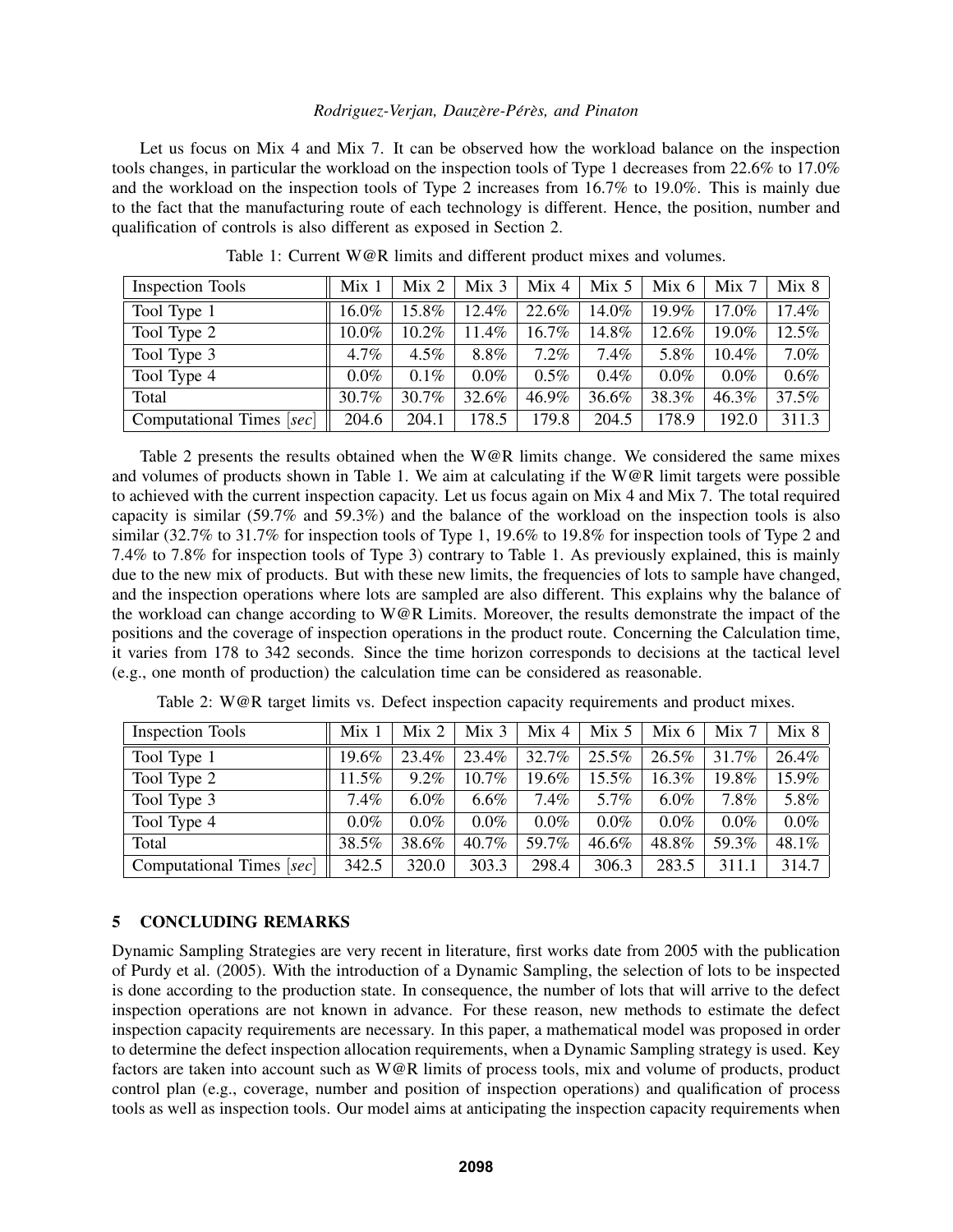W@R limits are changing. Since inspection operations and qualifications of inspection tools depend on the product, we studied how the change of the mix and volume of products impacts the inspection workload and W@R limits. Further research focuses on the integration of the distance between process operations and control operations. New research avenues have been highlighted concerning the control plan design in order to minimize W@R levels on tools.

#### ACKNOWLEDGMENTS

This study has been done within the framework of a joint collaboration of STMicroelectronics in Rousset, France, and the Center of Microelectronics in Provence of the Ecole des Mines de Saint-Etienne in Gardanne, France.

#### **REFERENCES**

- Dauzère-Pérès, S., J.-L. Rouveyrol, C. Yugma, and P. Vialletelle. 2010. "A Smart Sampling Algorithm to Minimize Risk Dynamically". In *Proceedings of the 2010 IEEE/SEMI Advanced Semiconductor Manufacturing Conference*, 307–310.
- Gudmundsson, D. 2005. *Inspection and Metrology Capacity Allocation in the Full Production and Ramp Phases of Semiconductor Manufacturing*. Ph. D. thesis, University of California, Berkeley, USA.
- Hyung Joo Lee, B. 2008. *Advanced Process Control and Optimal Sampling in Semiconductor Manufacturing*. Ph. D. thesis, The University of Texas at Austin, USA.
- Johnzén, C., S. Dauzère-Pérès, and P. Vialletelle. 2011. "Flexibility Measures for Qualification Management in Wafer Fabs". *Production Planning & Control* 22 (1): 81–90.
- May, G. S., and C. J. Spanos. 2006. "Fundamentals of Semiconductor Manufacturing and Process Control". John Wiley & Sons.
- Nduhura Munga, J., S. Dauzère-Pérès, P. Vialletelle, and C. Yugma. 2011. "Dynamic Management of Controls in Semiconductor Manufacturing". In *Proceedings of the 22nd Annual IEEE/SEMI Advanced Semiconductor Manufacturing Conference*, 18–23.
- Nduhura Munga, J., S. Dauzère-Pérès, C. Yugma, and P. Vialletelle. 2011. "A Mathematical Programming Approach for Determining Control Plans in Semiconductor Manufacturing". In *Proceedings of the International Conference on Industrial Engineering and Systems Management*, 9 pages.
- Nduhura Munga, J., G. Rodriguez-Verjan, S. Dauzère-Pérès, C. Yugma, P. Vialletelle, and J. Pinaton. 2012. "Literature Review on Sampling Techniques in Semiconductor Manufacturing". In *Working Paper, submitted*.
- Nurani, R. K., R. Akella, A. J. Strojwas, R. Wallace, M. G. McIntyre, J. Shields, and I. Emami. 1994. "Development of an Optimal Sampling Strategy for Wafer Inspection". In *Proceedings of the 1994 International Symposium on Semiconductor Manufacturing*, 143–146.
- Purdy, M., C. Nicksic, and K. Lensing. 2005. "Method for Efficiently Managing Metrology Queues". In *Proceedings of the 2005 IEEE International Symposium on Semiconductor Manufacturing*, 71–74.
- Rodriguez-Verjan, G. L., S. Dauzère-Pérès, and J. Pinaton. 2011, December. "Impact of Control Plan Design on Tool Risk Management: A Simulation Study in Semiconductor Manufacturing". In *Proceedings of the 2011 Winter Simulation Conference*, edited by S. Jain, R. R. Creasey, J. Himmelspach, K. P. White, and M. Fu, 1918–1925. Piscataway, New Jersey: Institute of Electrical and Electronics Engineers, Inc.
- Song-bor, L., R. L. Ta-Yung, L. Janson, and C. Yu-Ching. 2003. "A Capacity-Dependence Dynamic Sampling Strategy". In *Proceedings of the 2003 IEEE International Symposium on Semiconductor Manufacturing*, 312–314.
- Tirkel, I., N. Reshef, and G. Rabinowitz. 2009. "In-Line Inspection Impact on Cycle Time and Yield". *IEEE Transactions on Semiconductor Manufacturing* 22 (4): 491–498.